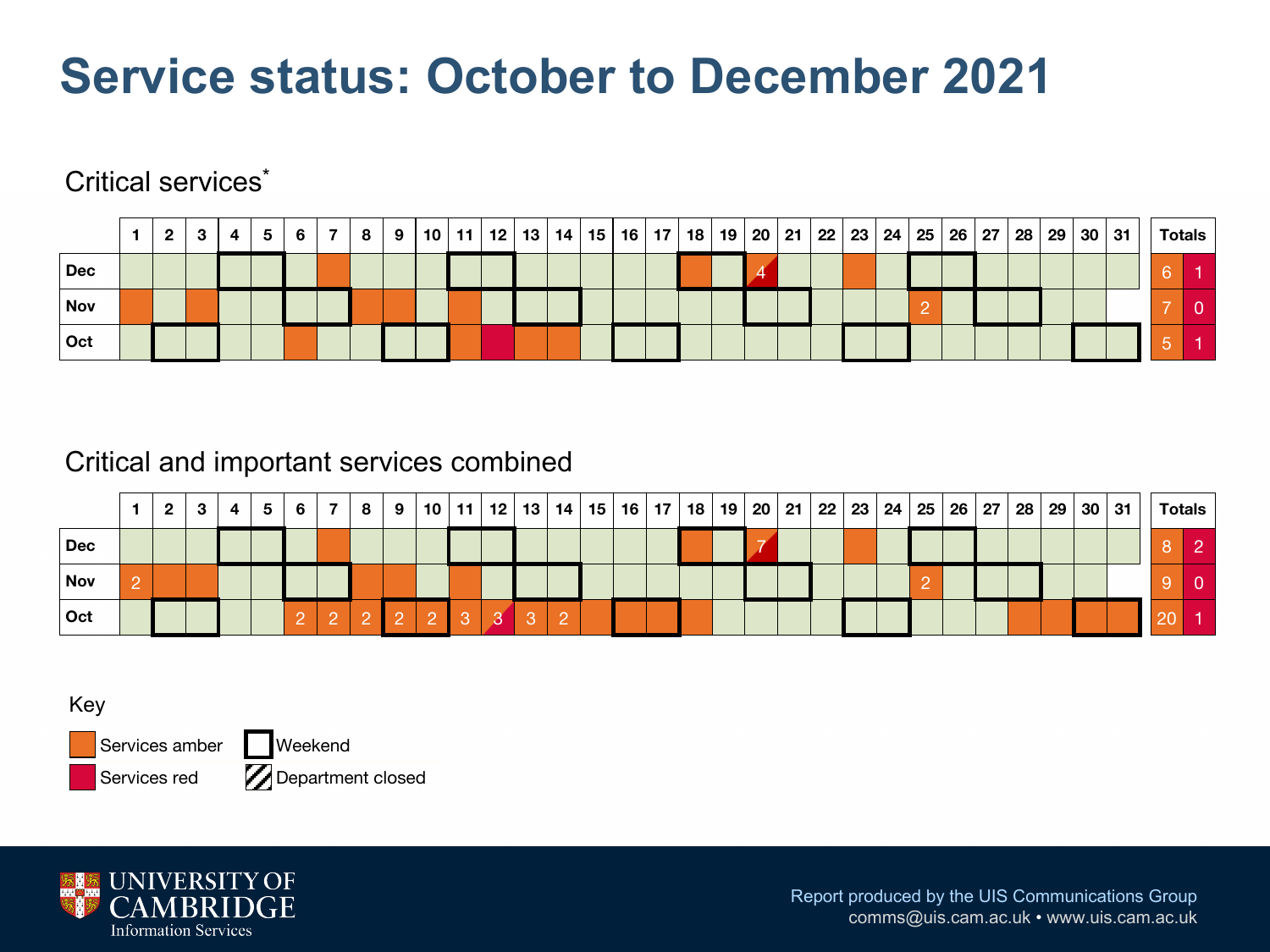### **Service status: critical and important services**



\*Shown as a proportion of the combined number of days for all critical and important services.

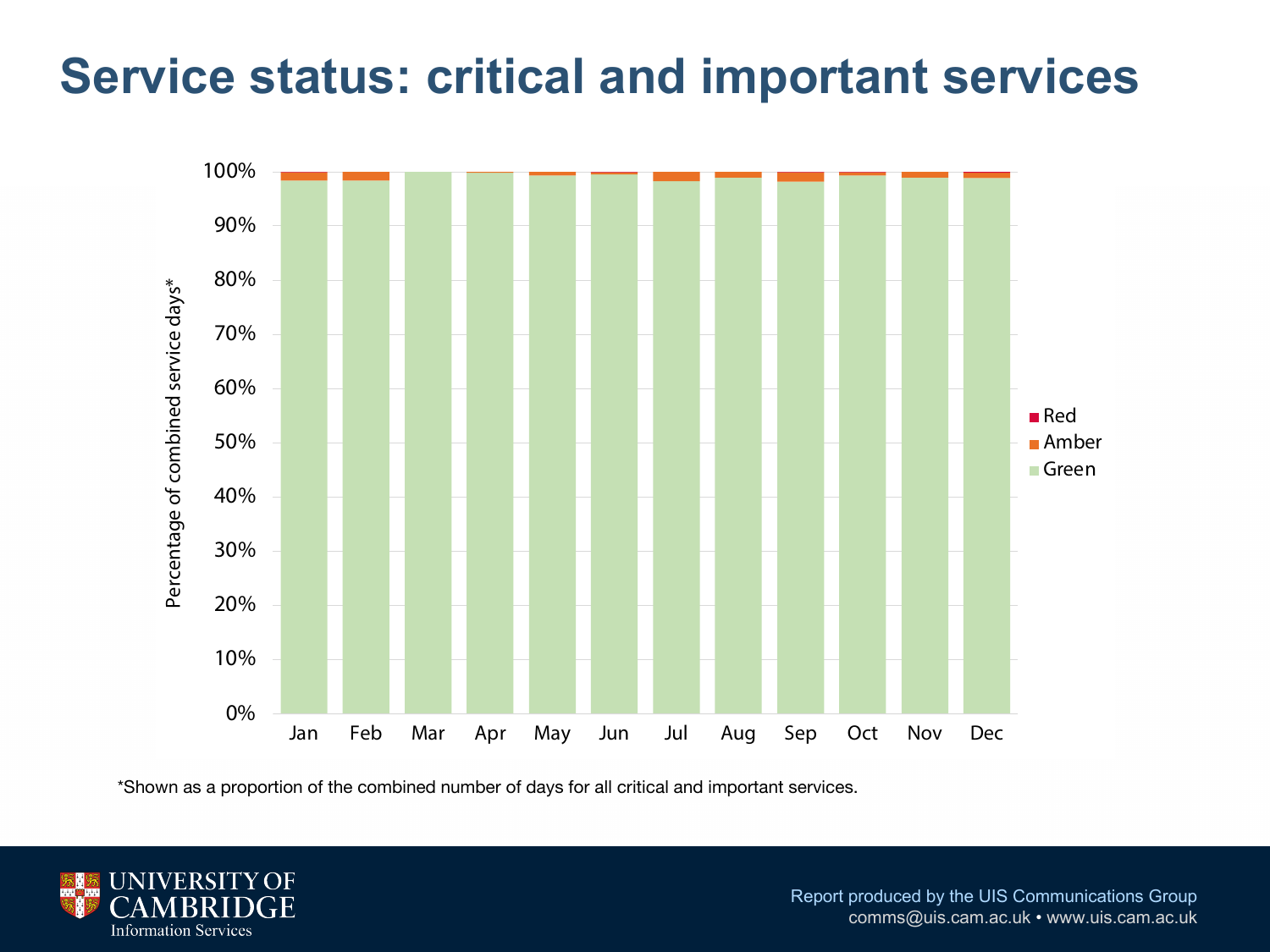### **Critical services: December 2021**

|                                        |        | <b>Status (hours)</b> |       |     |  |  |  |  |  |  |  |  |  |
|----------------------------------------|--------|-----------------------|-------|-----|--|--|--|--|--|--|--|--|--|
| <b>Service</b>                         | Green  | Maintenance           | Amber | Red |  |  |  |  |  |  |  |  |  |
| <b>Assessment Moodle</b>               | 806.0  | 0.0                   | 0.0   | 0.0 |  |  |  |  |  |  |  |  |  |
| CamSIS                                 | 801.0  | 2.0                   | 3.0   | 0.0 |  |  |  |  |  |  |  |  |  |
| Data Centres (Soulsby, West Cambridge) | 1608.0 | 0.0                   | 4.0   | 0.0 |  |  |  |  |  |  |  |  |  |
| Email (Exchange Online, Hermes)        | 1612.0 | 0.0                   | 0.0   | 0.0 |  |  |  |  |  |  |  |  |  |
| Granta Backbone Network (GBN)          | 806.0  | 0.0                   | 0.0   | 0.0 |  |  |  |  |  |  |  |  |  |
| Identity Management (Raven, Jackdaw)   | 806.0  | 0.0                   | 0.0   | 0.0 |  |  |  |  |  |  |  |  |  |
| Internet (Janet)                       | 806.0  | 0.0                   | 0.0   | 0.0 |  |  |  |  |  |  |  |  |  |
| Remote Access (AppsAnywhere and VPN)   | 801.0  | 1.0                   | 1.0   | 3.0 |  |  |  |  |  |  |  |  |  |
| Servers and Hosting Network            | 802.0  | 0.0                   | 4.0   | 0.0 |  |  |  |  |  |  |  |  |  |
| University Data Network (UDN)          | 806.0  | 0.0                   | 0.0   | 0.0 |  |  |  |  |  |  |  |  |  |
| University Telephone System            | 758.0  | 25.0                  | 23.0  | 0.0 |  |  |  |  |  |  |  |  |  |
| Wireless (eduroam, UniOfCam)           | 806.0  | 0.0                   | 0.0   | 0.0 |  |  |  |  |  |  |  |  |  |

A hardware failure of a data storage controller caused outages on multiple services on 20 December. We identified the affected services and restored them within 4 hours. Full details will be available shortly in a major incident report.

The West Cambridge Data Centre experienced faults on 2 of its UPSs and a failure on the third UPS on 7 December. Our UPS maintenance contractor was on site in 2 hours corrected the faults within 1.5 hours. We're awaiting a diagnostic report on why this occurred.

Jabber users were unable to log in during due to an expired certificate, which we r Some ancillary services (Admin.Phone, My.Phone) were unavailable for an hour o due to residual effects of the major incid 20 December incident (see left for furth

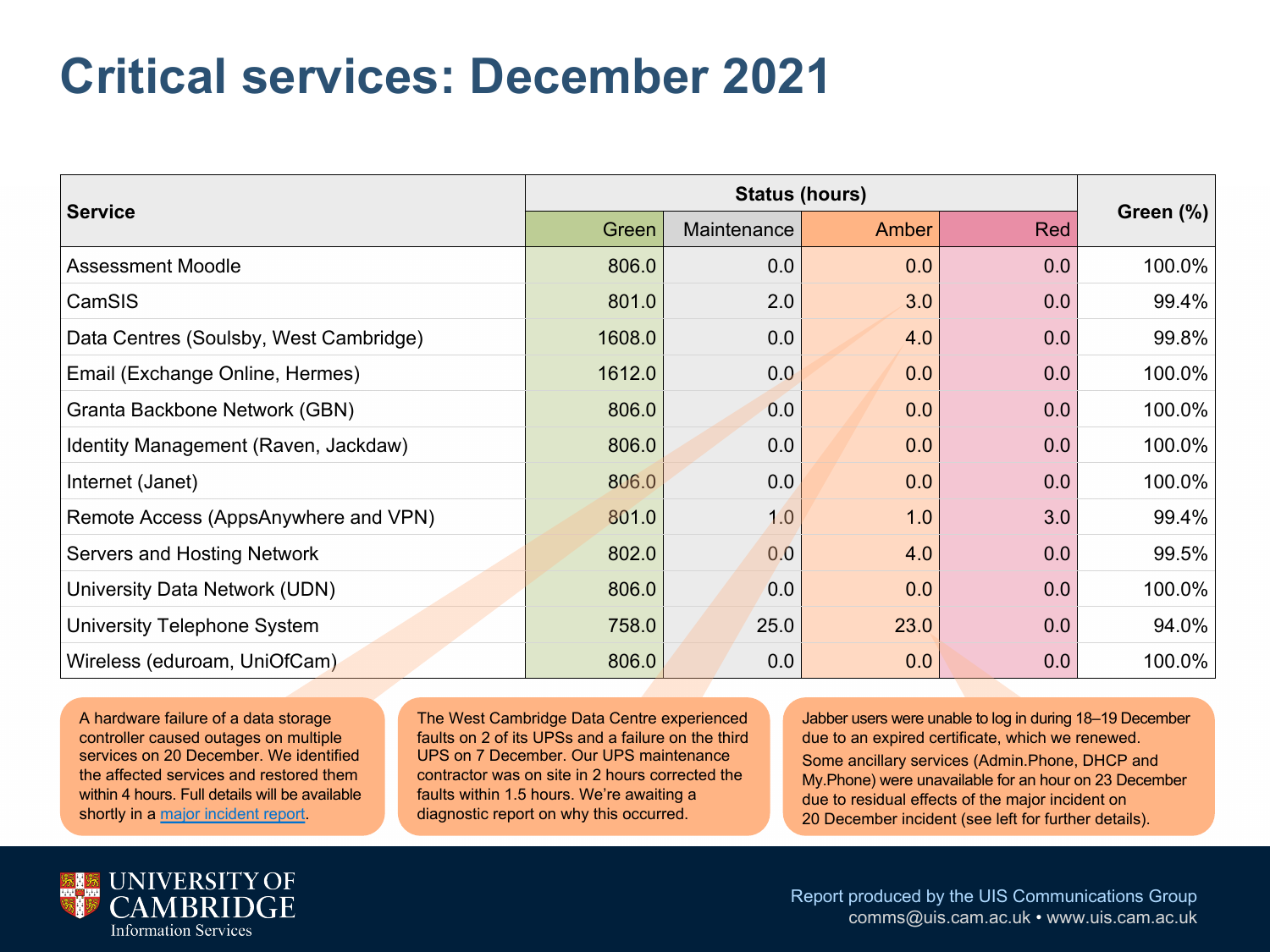# **Critical services: December 2021**



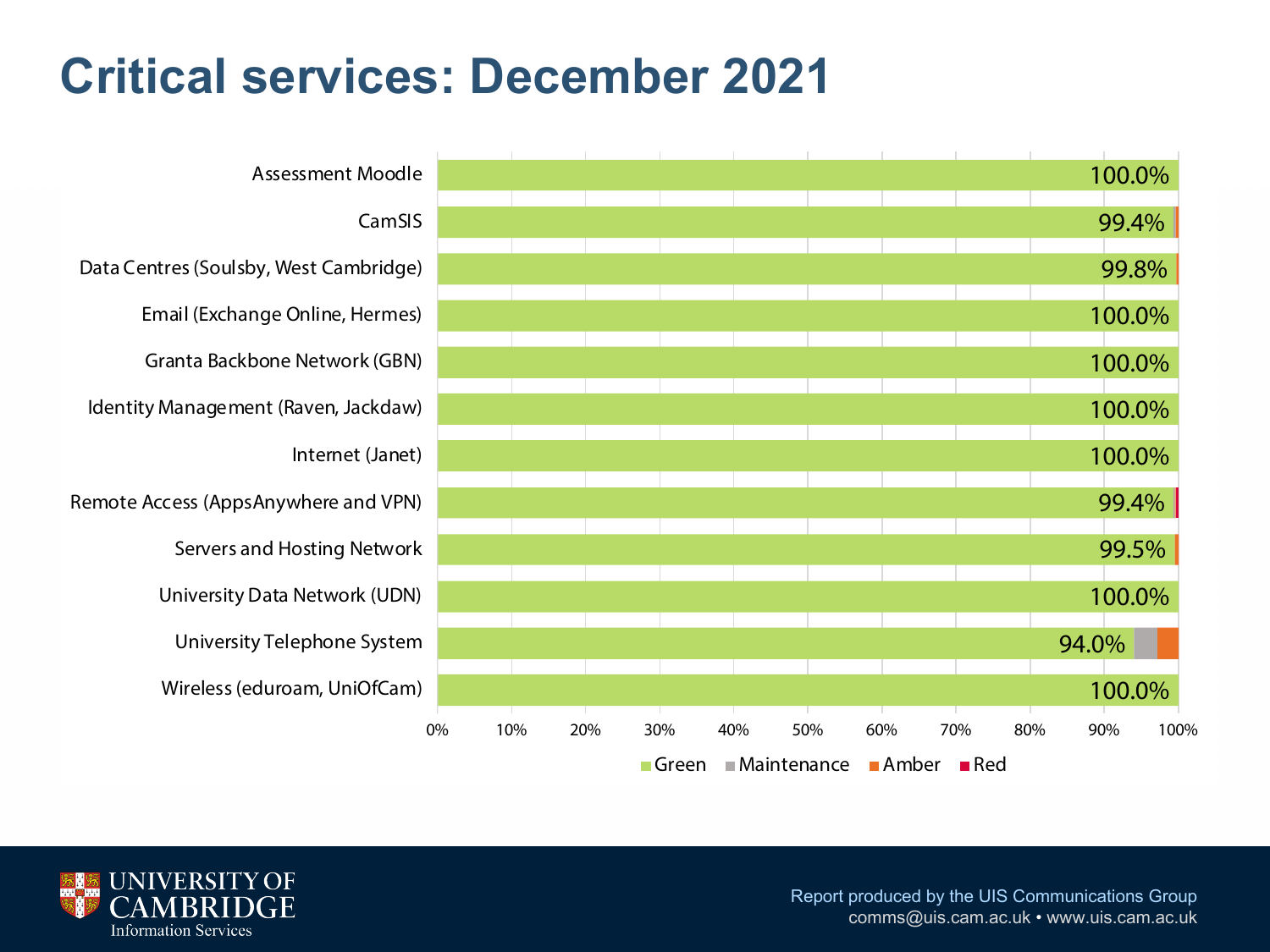### **Important services: December 2021**

|                                         |       | <b>Status (hours)</b> |  |       |     |  |  |  |  |  |  |  |  |
|-----------------------------------------|-------|-----------------------|--|-------|-----|--|--|--|--|--|--|--|--|
| <b>Service</b>                          | Green | Maintenance           |  | Amber | Red |  |  |  |  |  |  |  |  |
| <b>CHRIS</b>                            | 803.0 | 0.0                   |  | 3.0   | 0.0 |  |  |  |  |  |  |  |  |
| <b>CUFS</b>                             | 803.0 | 0.0                   |  | 3.0   | 0.0 |  |  |  |  |  |  |  |  |
| <b>Drupal Content Management System</b> | 806.0 | 0.0                   |  | 0.0   | 0.0 |  |  |  |  |  |  |  |  |
| Elements (Symplectic)                   | 806.0 | 0.0                   |  | 0.0   | 0.0 |  |  |  |  |  |  |  |  |
| <b>Falcon Content Management System</b> | 806.0 | 0.0                   |  | 0.0   | 0.0 |  |  |  |  |  |  |  |  |
| <b>Hosted Server Power Management</b>   | 806.0 | 0.0                   |  | 0.0   | 0.0 |  |  |  |  |  |  |  |  |
| Lecture capture (Panopto)               | 806.0 | 0.0                   |  | 0.0   | 0.0 |  |  |  |  |  |  |  |  |
| Managed Web Service (MWS)               | 806.0 | 0.0                   |  | 0.0   | 0.0 |  |  |  |  |  |  |  |  |
| <b>Microsoft Teams</b>                  | 806.0 | 0.0                   |  | 0.0   | 0.0 |  |  |  |  |  |  |  |  |
| <b>Research Administration Systems</b>  | 801.3 | 1.7                   |  | 0.0   | 3.0 |  |  |  |  |  |  |  |  |
| VLE (Moodle)                            | 806.0 | 0.0                   |  | 0.0   | 0.0 |  |  |  |  |  |  |  |  |
| X <sub>5</sub>                          | 806.0 | 0.0                   |  | 0.0   | 0.0 |  |  |  |  |  |  |  |  |
|                                         |       |                       |  |       |     |  |  |  |  |  |  |  |  |

A hardware failure of a data storage controller cause on multiple services on 20 December. We identified services and restored them within 4 hours. Full deta available shortly in a major incident report.